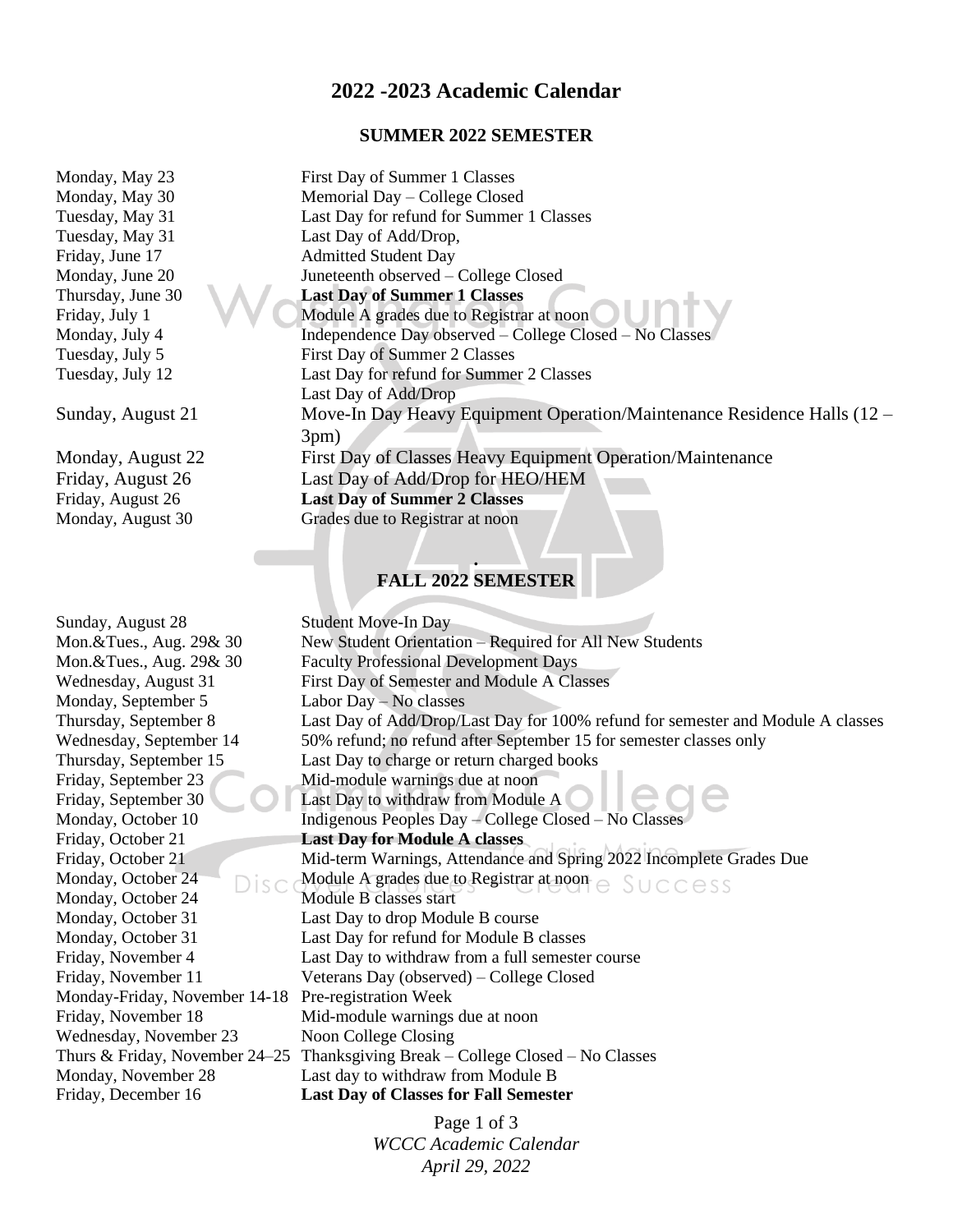Mon- Friday, Dec19-Jan 6 Semester Break

Friday, December 16 Residence Halls Close at 3pm Monday December 19 Grades due to Registrar at noon Monday, December 26 Christmas Staff Holiday – College Closed

### **SPRING 2023 SEMESTER**

Monday, January 2 New Year's Day (observed) – College Closed Sunday, January 8 Move-In Day for Residence Halls Open at Noon Monday, January 9 **First Day of Semester and Module A Classes** Monday, January 16 Martin Luther King, Jr. Birthday – College Closed – No classes Tuesday, January 17 Last Day of Add/Drop/Last Day for 100% refund for semester and Module A classes Monday, January 23 50% refund, no refund after January 24 for semester classes only Thursday, January 26 Last Day to charge or return charged books Friday, February 3 Mid-module A warnings due at noon Friday, February 3 Faculty & Staff Professional Development Day – No Classes Friday, February 10 Last day to withdraw from Module A Friday, February 17 Residence Halls Close at 3 pm Monday, February 20 President's Day-College Closed – No Classes Monday-Friday, February 20–24 Winter Vacation – No Classes Friday, March 10 Last Day for Module A classes Friday, March 10 Mid-term Warnings, Attendance and Fall 2022 Incomplete Grades Due Monday, March 13 Grades due to Registrar at noon Monday, March 13 Module B classes start Monday - Friday, March 13–17 Pre-Registration Week **Monday, March 20** Last Day to drop Module B course Monday, March 20 Last Day for refund for Module B classes Friday, March 24 Last day to withdraw from full semester course Friday, March 24 Residence Halls Close at 3p.m.-Spring Break Monday–Friday, March 27-31 Spring Break – No Classes Friday, April 14 Mid-module warnings due at noon Monday, April 17 Patriot's Day College Closed – No Classes Friday, April 21 Last day to withdraw from Module B **Thursday, May 11 Last Day of Classes for the Spring Semester** Friday, May 12 Commencement Monday, May 15 Grades Due to Registrar at noon May 15– June 23 Residential and Commercial Electrical and Welding Final Semester

Discover Choices . Create Success